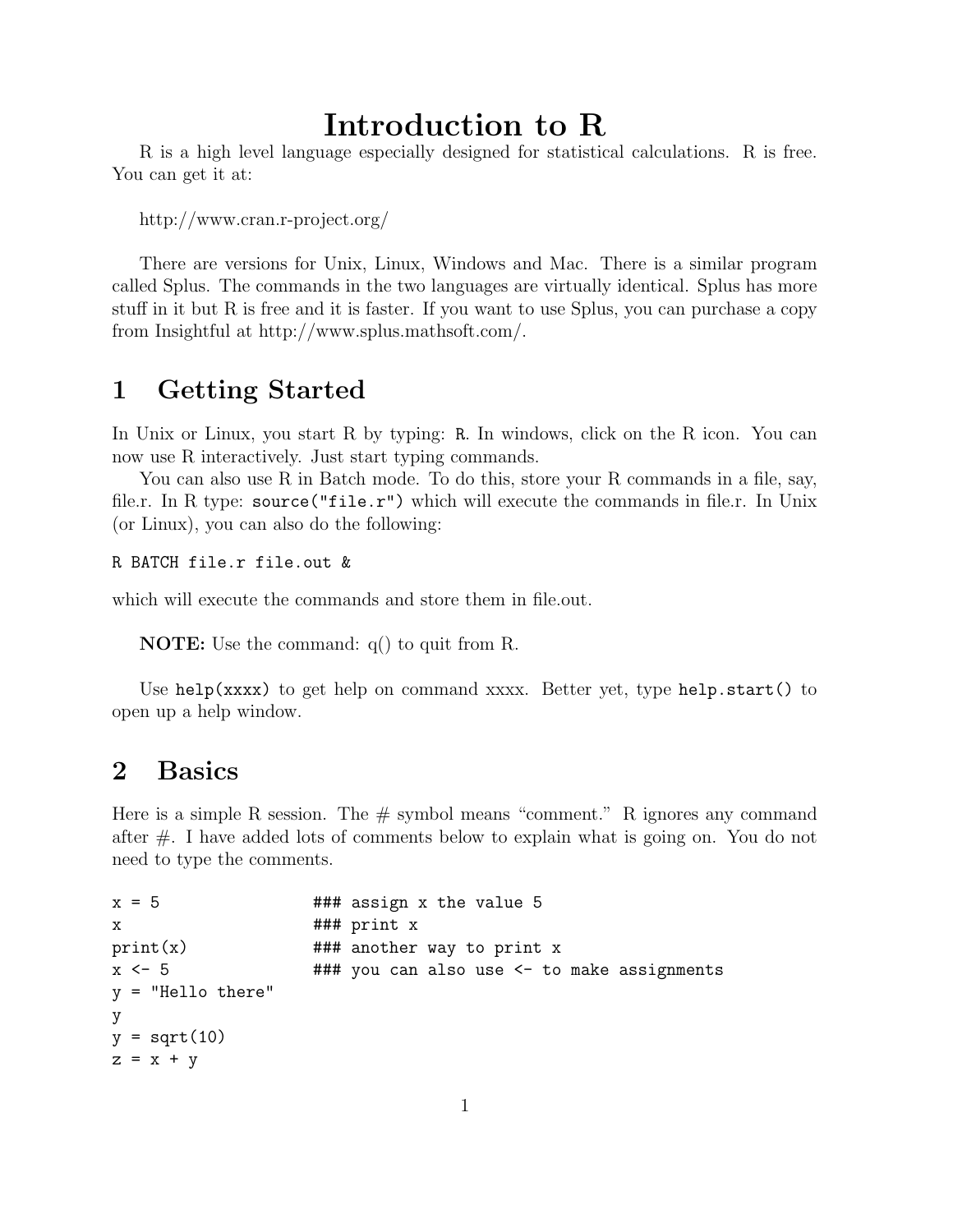q()  $\#$ ## Use this to quit

z

Scalars are treated by S-plus as vectors of length 1. That is why they print with a leading "[1]" indicating that we are at the first element of a vector.

Vectors can be created using the c() command. c() stands for concatenate. Square brackets are used to get subsets of a vector. The colon is used for sequences. Start up R again then do this:

```
x = 1:5 ### the vector (1,2,3,4,5)print(x)
x = \text{seq}(1, 5, \text{length}=5) ### same thing
print(x)
x = seq(0, 10, length=101) ### 0.0, 0.1, ..., 10.0
print(x)
x = 1:5x[1] = 17print(x)
x[1] = 1x[3:5] = 0print(x)
w = x[-3] ### everything except the third element of x
print(w)
y = c(1, 5, 2, 4, 7)y
y[2]
y[-3]
y[c(1,4,5)]
i = (1:3)z = c(9, 10, 11)y[i] = zprint(y)
y = y^2print(y)
y = 1:10y = \log(y)y
y = exp(y)y
x = c(5, 4, 3, 2, 1, 5, 4, 3, 2, 1)z = x + yz 2 ### R carries out operations on
```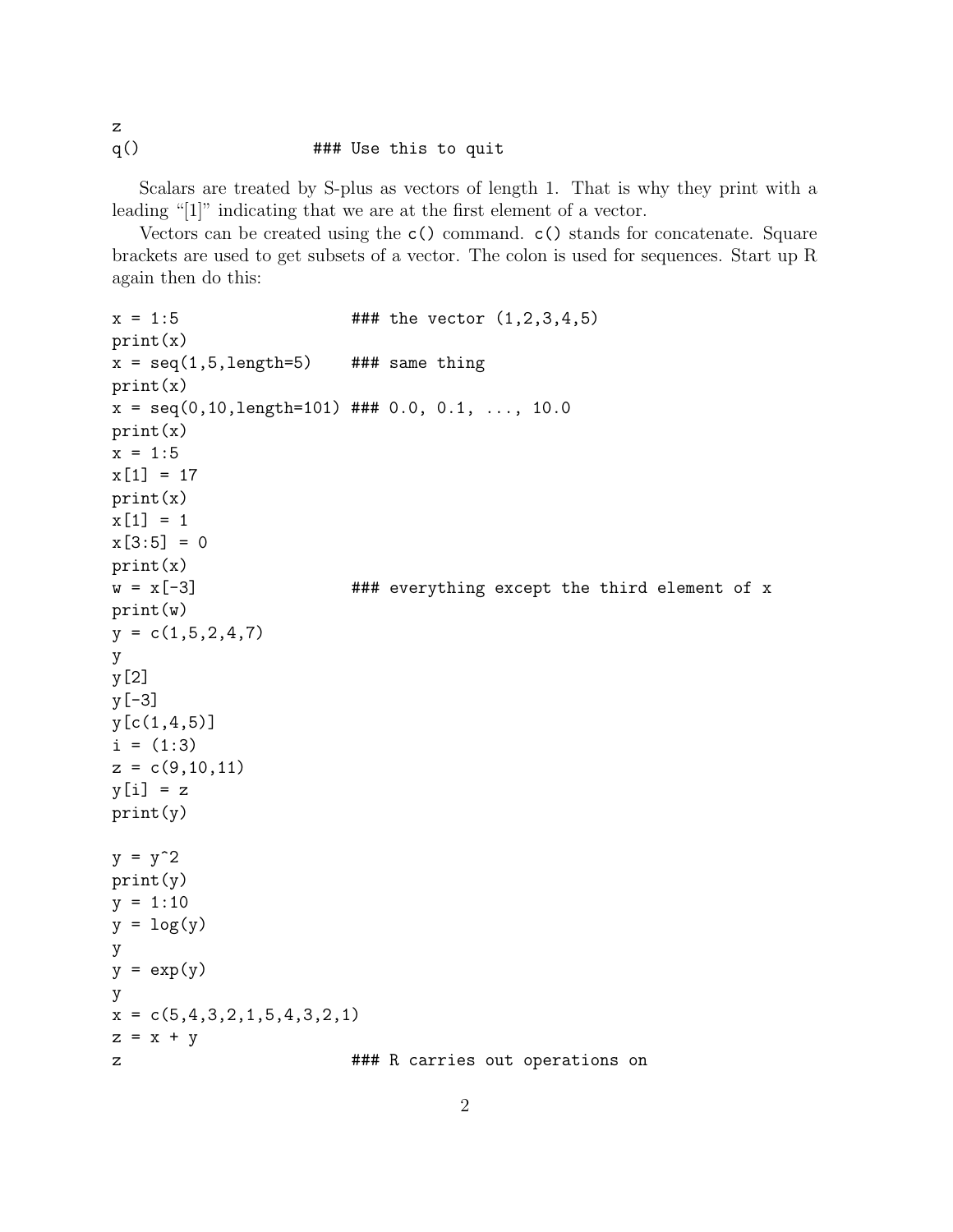#### ### vectors, element by element.

If you add vectors of different lengths then R automatically repeats the smaller vector to make it bigger. This generates a warning if the length of the smaller vector is not the same length as the longer vector.

```
x = 1y = 1:10x + yx = 1:3y = 1:4x + yx = 1:10y = c(5, 4, 3, 2, 1, 5, 4, 3, 2, 1)x = 2 ### This is a logical vector.
z = (x == 2)print(z)
z = (x<5); print(z) ### You can put two commands
                       ### on a line if you use a semi-colon.
x[x<5] = y[x<5] ### Do you see what this is doing?
print(x)
sort(y)
rank(y)order(y)
o = order(y)y[o]
```
Two expressions can be written on the same line if separated by a semicolon. One expression can be written over several lines as long as a valid expression does not end a line.

## 3 Matrices and Lists

To create a matrix, use the matrix() function as follows:

```
junk = c(1, 2, 3, 4, 5, 0.5, 2, 6, 0, 1, 1, 0)
m = matrix(junk,ncol=3)print(m)
m = matrix(junk, ncol=3, byrow=T)print(m) ### see the difference?
```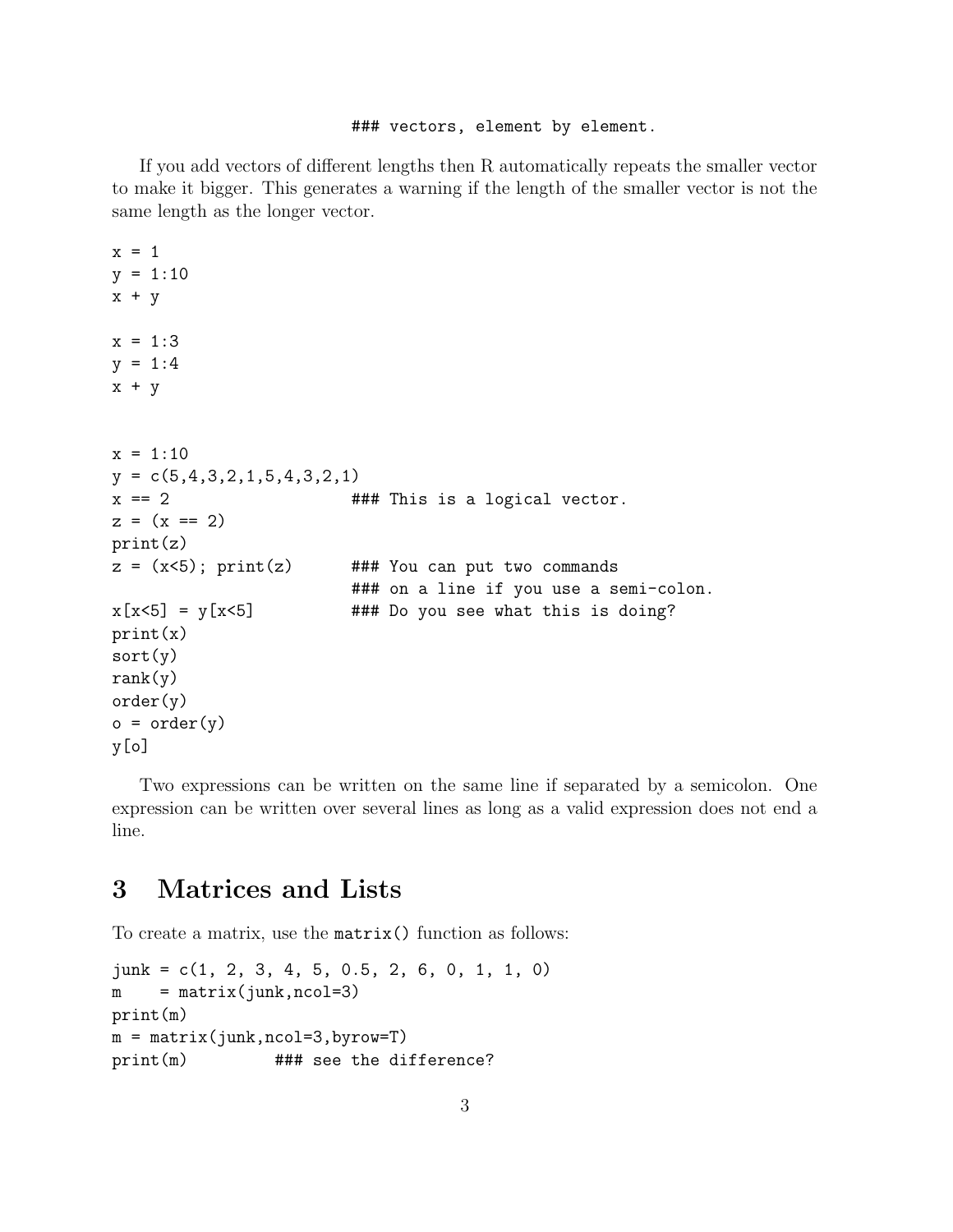```
dim(m)
y = m[, 1] ### y is column 1 of m
y
x = m[2,] ### x is row 2 of m
x
z = m[1,2]print(z)
zz = t(z) ### take the transpose
zz
new = matrix(1:9, 3, 3)print(new)
hello = z + newprint(hello)
m[1,3]
subm = m[2:3, 2:4]m[1,]m[2,3] = 7m[,c(2,3)]
m[-2,]x1 = 1:3x2 = c(7,6,6)x3 = c(12, 19, 21)A = \text{cbind}(x1, x2, x3) ### Bind vectors x1, x2, and x3 into a matrix.
                     ### Treats each as a column.
A =rbind(x1,x2,x3) ### Bind vectors x1, x2, and x3 into a matrix.
                     ### Treats each as a row.
x = 1:20A = matrix(x, 4, 5) ### Change vector x
                     ### into a 4 by 5 matrix.
dim(A) ### get the dimensions of a matrix
nrow(A) ### number of rows
ncol(A) ### number of columns
apply(A,1,sum) ### apply the sum function to the rows of A
apply(A,2,sum) ### apply the sum function to the columns of A
B = matrix(rnorm(30), 5, 6)A %*% B ### multiply matrices
t(A) ### transpose of A
```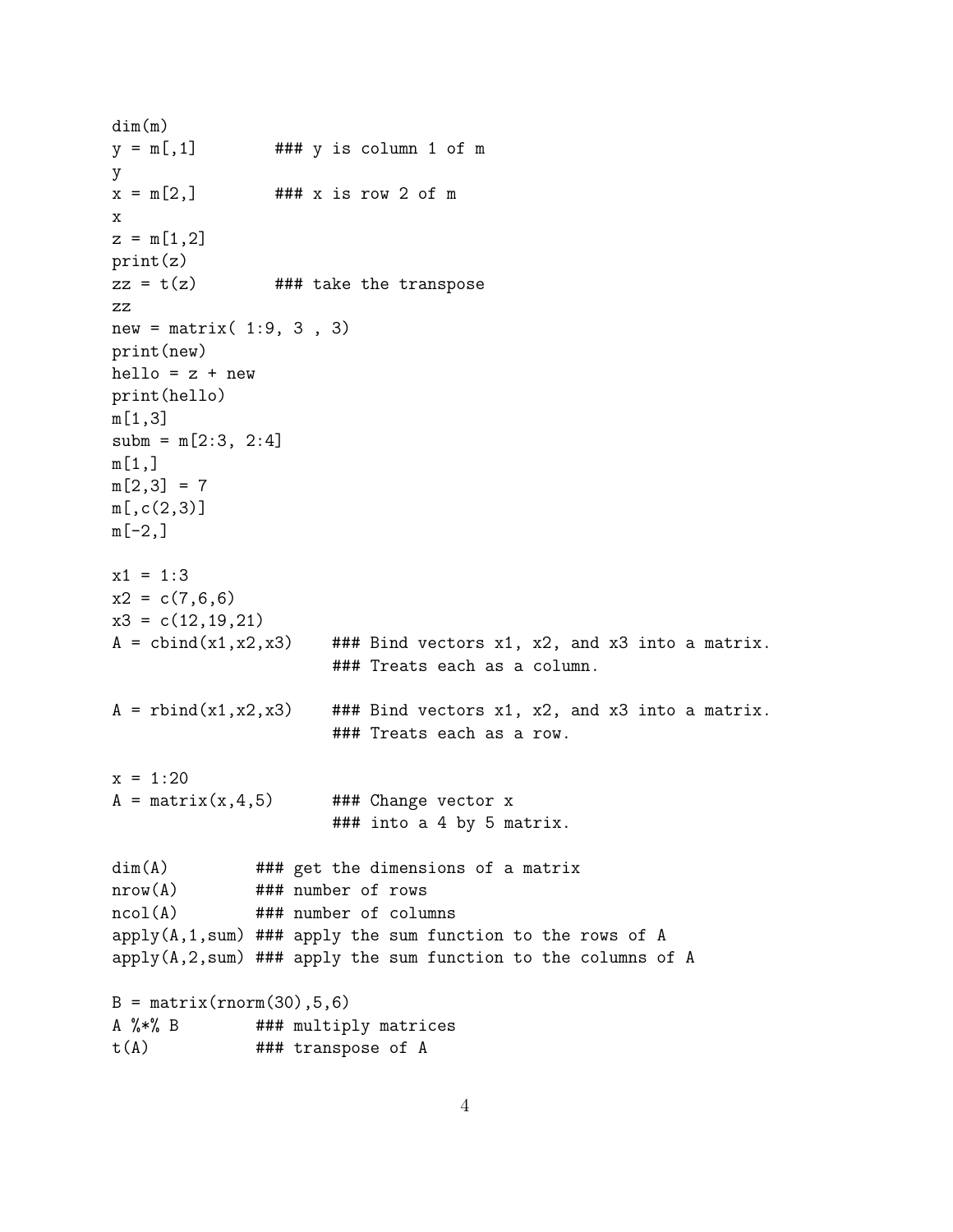```
x = 1:3A = outer(x, x, FUN = "**") ### outer product
print(A)
sum(diag(A)) ### trace of A
A = diag(1:3)print(A)
solve(A) ### inverse of A
det(A) ### determinant of A
```
Lists are used to combine data of various types.

```
who = list(name="Joe", age=45, married=T)
print(who)
print(who$name)
print(who[[1]])
print(who$age)
print(who[[2]])
print(who$married)
print(who[[3]])
names(who)
who$name = c("Joe","Steve","Mary")
who$age = c(45, 23)who$married = c(T,F,T)who
```
#### 4 For Loops etc.

A for loop is done as follows.

```
for(i in 1:10){
    print(i+1)
    }
x = 101:200y = 1:100z = rep(0,100) ### rep means repeat
help(rep)
for(i in 1:100){
    z[i] = x[i] + y[i]}
w = x + y
```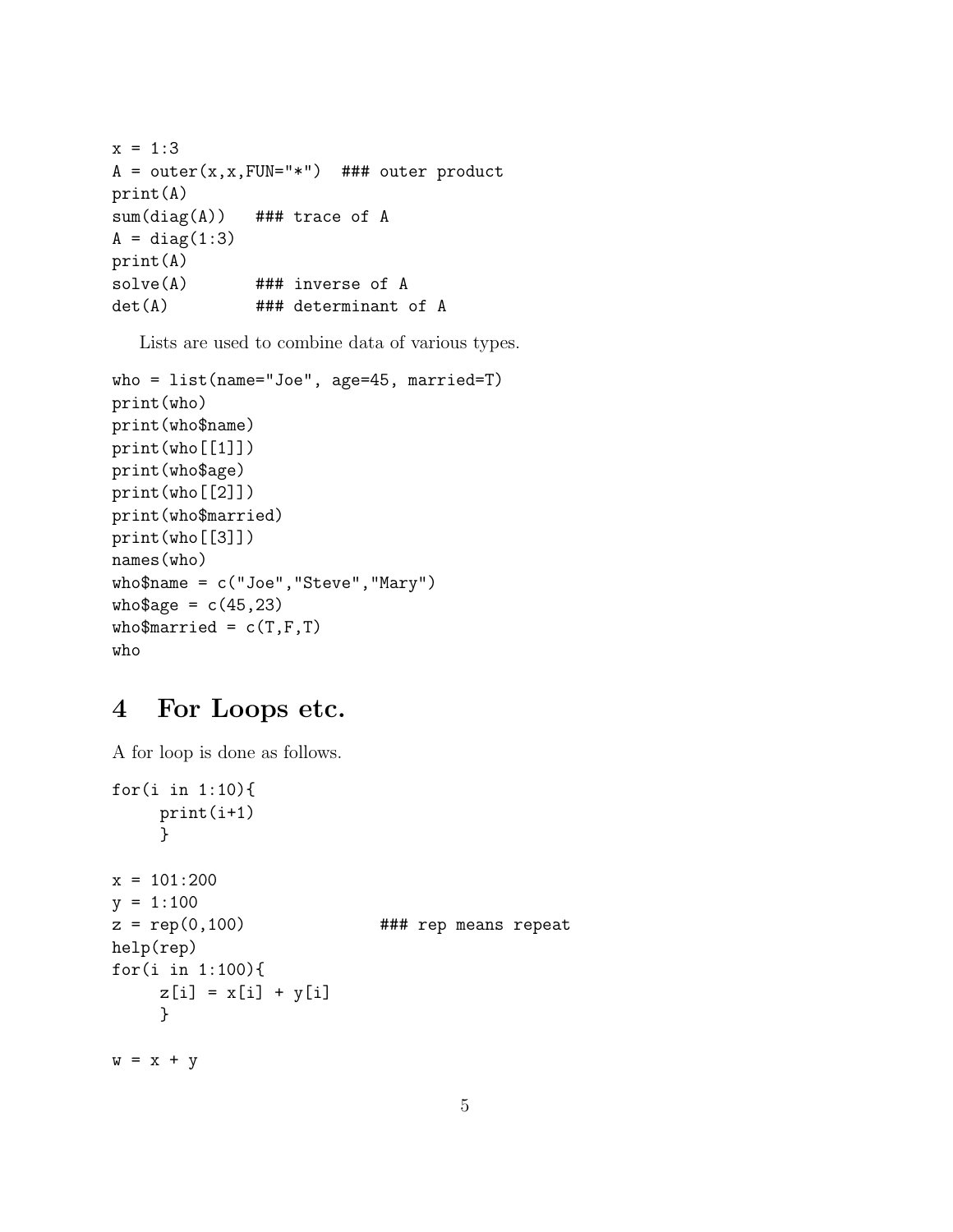```
print(w-z)
### As this example shows, we can often avoid using loops since
### R works directly with vectors.
### Loops can be slow so avoid them if possible.
for(i in 1:10){
     for(j in 1:5){
          print(i+j)
          }
     }
### if statements
for(i in 1:10){
     if( i == 4) print(i)}
for(i in 1:10){
     if( i != 4)print(i) ### != means ''not equal to''
     }
for(i in 1:10){
     if( i < 4) print(i)
     }
for(i in 1:10){
     if( i \leq 4) print(i)
     }
for(i in 1:10){
     if( i >= 4) print(i)
     }
```
You can also use while loops.

```
i = 1while(i < 10){
    print(i)
     i = i + 1}
```
## 5 Functions

You can create your own functions in R. Here is an example.

```
my.fun = function(x,y)
```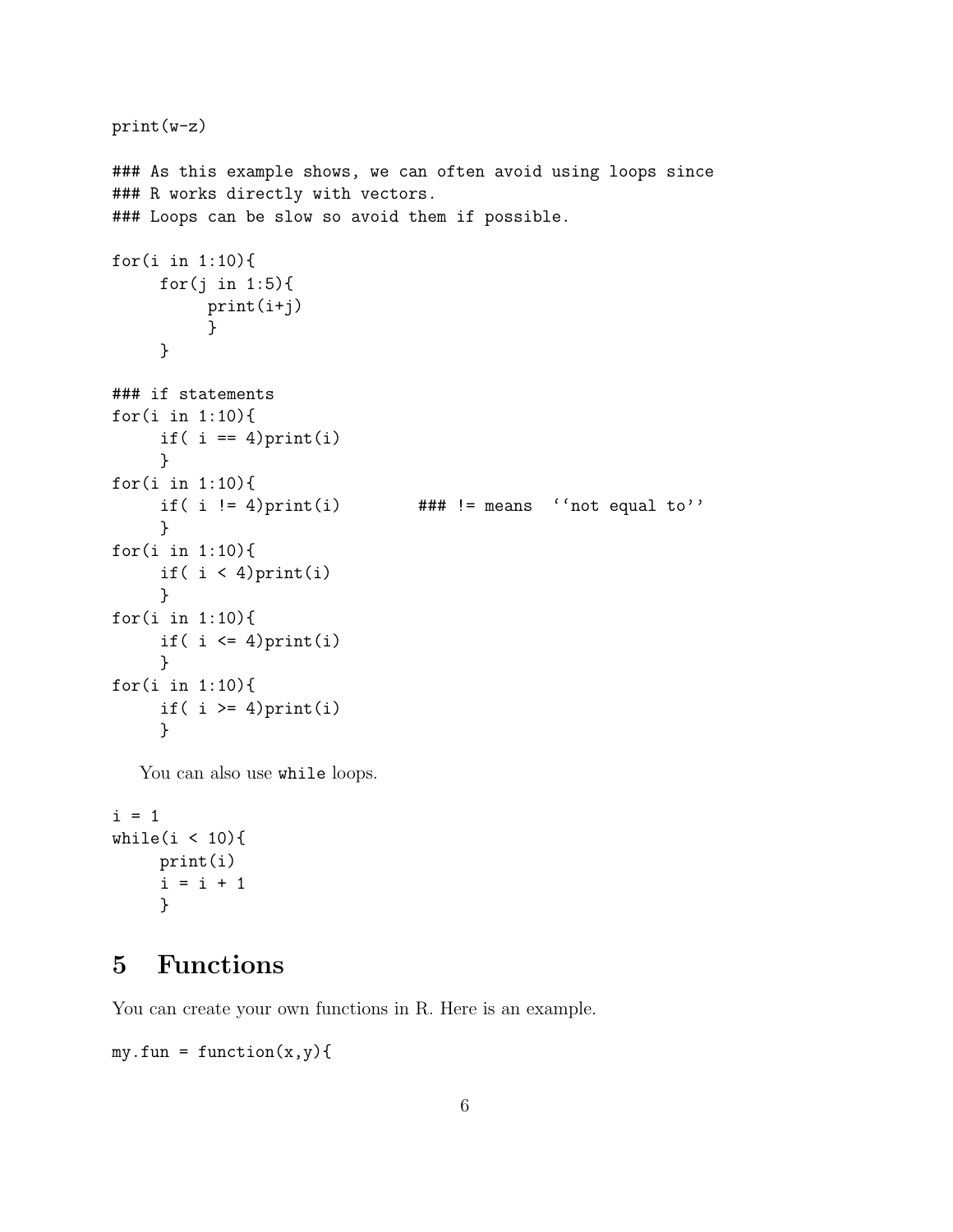```
##### This function takes x and y as input.
     ##### It returns the mean of x minus the mean of y
     a = \text{mean}(x) - \text{mean}(y)return(a)
     }
x = runif(50, 0, 1)y = runif(50, 0, 3)output = my.find(x, y)print(output)
```
I like to call give functions names like xxxx.fun but this is not necessary. You can call them anything you like. You can return more than one thing in a function. If you put more than one thing in the return statement, the function returns a list. In the retrun statement, you can attach names to the items in the list.

```
my.fun = function(x,y)mx = mean(x)my = mean(y)d = mx-myreturn(meanx=mx,meany=my,difference=d)
     }
x = runif(50, 0, 1)y = runif(50, 0, 3)output = my.find(x,y)print(output)
names(output)
output$difference
output[[3]]
### The following function will compute the square root of A:
sqrt{f} = function(A){
     e = eigen(A, symmetric=TRUE)sqrt.A = e$vectors %*% diag(sqrt(e$values)) %*% t(e$vectors)
     return(sqrt.A)
     }
A = diag(1:3)B = sqrt.fun(A)print(B)
B %*% B
```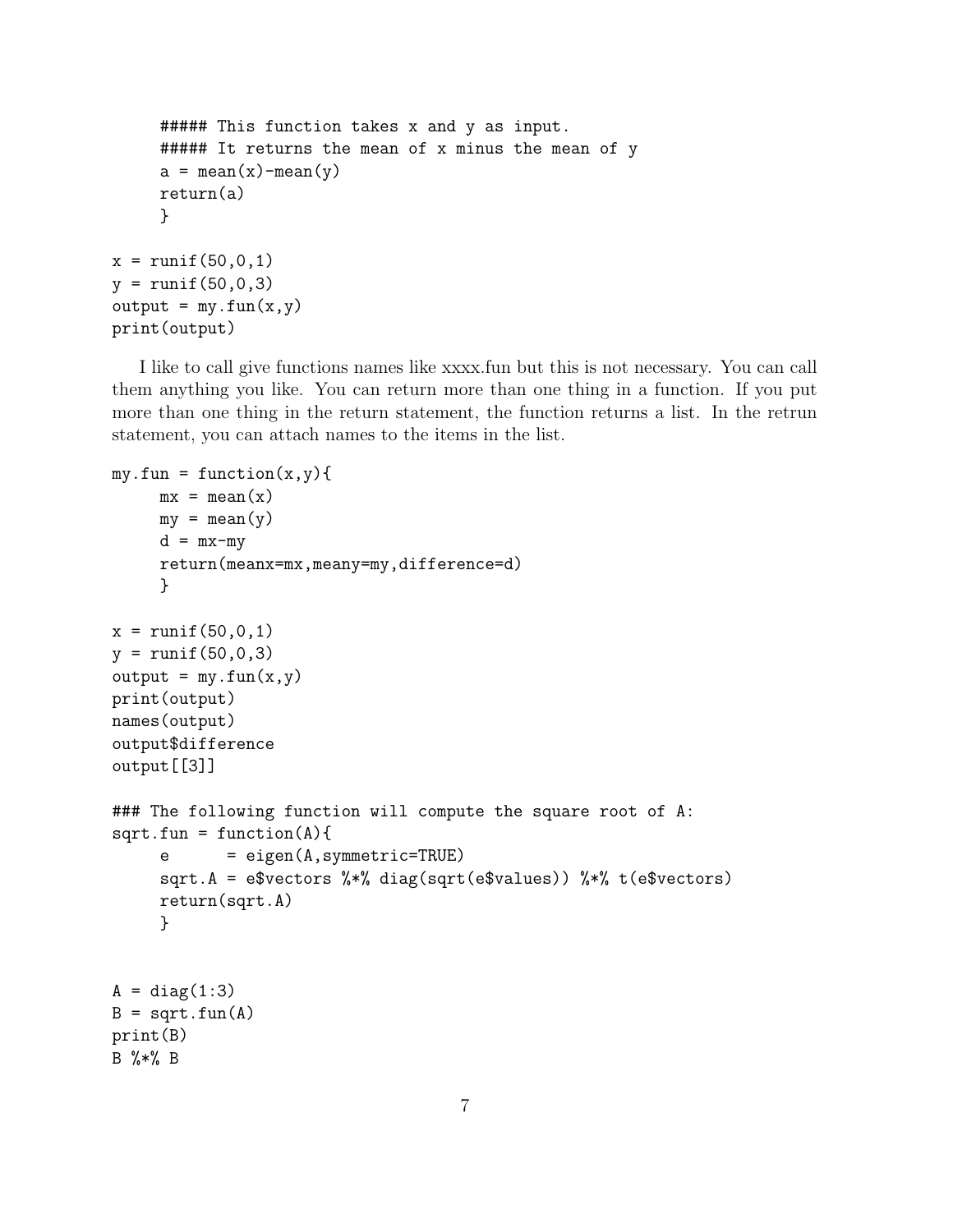## 6 Statistics

```
x = runif(100, 0, 1) ### generate 100 numbers randomly between 0 and 1
y = rnorm(10, 0, 1) ### 10 random Normals, mean 0, standard deviation 1
mean(y)
median(y)range(y)
max(y)min(y)sqrt(xar(y))summary(y)
y = \text{rpois}(500, 4) ### 500 random Poisson(4)pnorm(2,0,1) \# \# \mathbb{P}(Z \leq 2) where Z \sim N(0,1)pnorm(2,1,4) \# ### P(Z < 2) where Z \tilde{N}(1,4\tilde{2})qnorm(.3,0,1) ### find x such that P(Z < x) = .3 where Z \sim N(0,1)pchisq(3,6) \### P(X < 3) where X \degree chi-squared with 6 degrees
                      ### of freedom
```
## 7 Plots

There are many options related to plotting. You control them with the par command, which stands for "plotting pararameters." Type help(par).

```
x = 1:10y = 1 + x + \text{rnorm}(10, 0, 1)plot(x,y)
plot(x,y,type="h")
plot(x,y,type="l")
plot(x,y,type="l",lwd=3)
plot(x,y,type="l",lwd=3,col=6)
plot(x,y,type="l",lwd=3,col=6,xlab="x",ylab="y")
plot(1:20,1:20,pch=1:20)
plot(1:20,1:20,pch=20)
```

```
par(mfrow=c(3,2)) \qquad ### put 6 plots per page, in a 3 by 2 configuration
for(i in 1:6){
    plot(x,y+i,type="l",lwd=3,col=6,xlab="x",ylab="y")
    }
```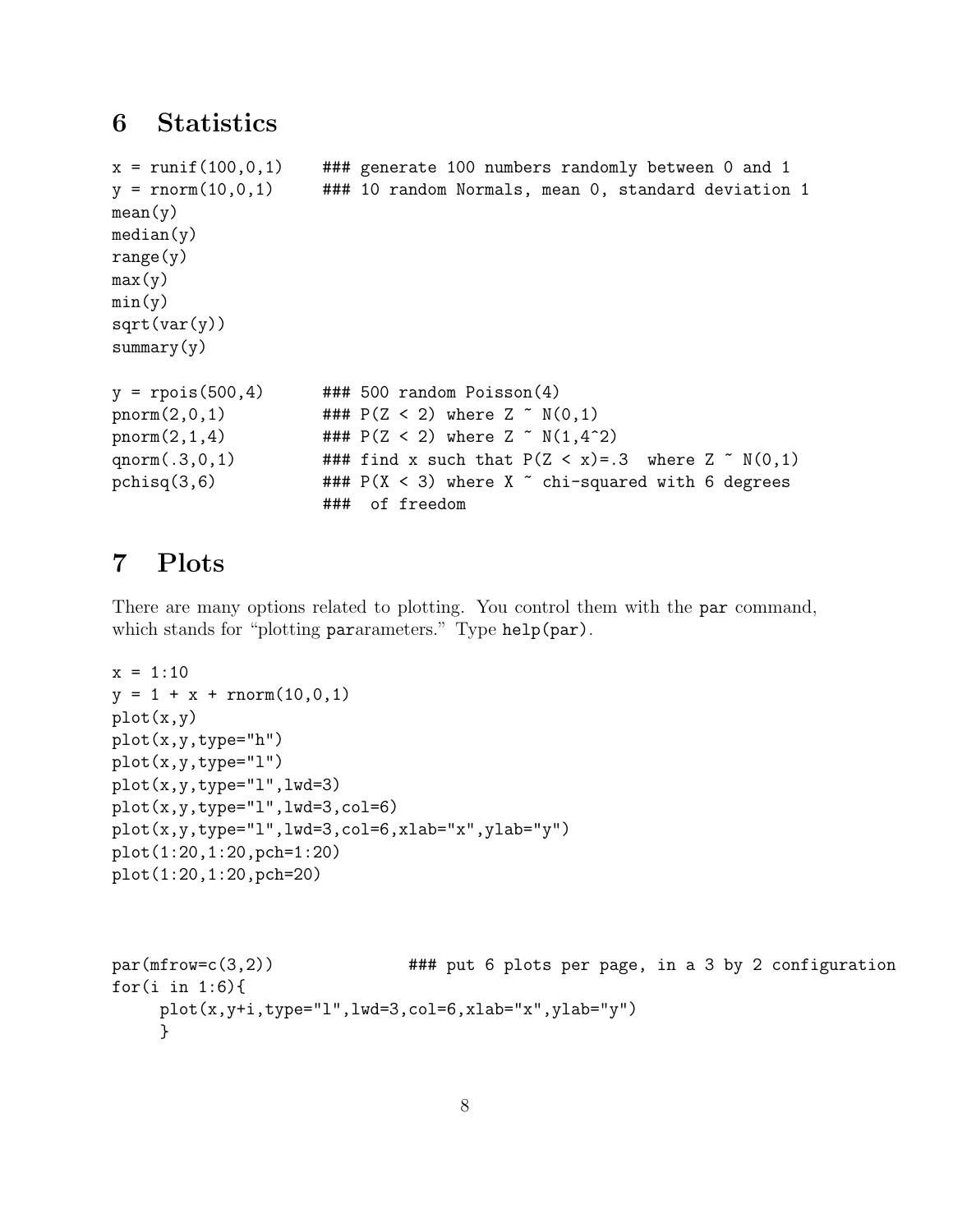```
postscript("plot.ps") ### put the plots into a postscript file
                         ### you have to do this if you use BATCH
plot(x,y,type="l",lwd=3,col=6,xlab="x",ylab="y")
dev.off() ### This turns the printing device off.
                         ### This will close the postscript file so you
                         ### can print it.
                         ### Now you can print the file our view it with
                         ### a previewer such as ghostview.
par(mfrow=c(1,1)) ### return to 1 plot per page
y = \text{rpois}(500, 4) ### 500 random Poisson(4)hist(y) ### histogram
hist(y,nclass=50)
x = seq(-3, 3, length=1000)f = dom(m(x, 0, 1)) ### normal density
plot(x, f, type="1", lwd=3, col=4)x = rnorm(1000)boxplot(x)
```
#### 8 Data Frames and Reading Data From Files

To read in commands or functions from a file rather than typing them in, use source(). Put some R commands into a file called hello. Try source("hello").

If you have data in a file, you can read it into R using the read.table command. Suppose file.txt looks like this:

Read the data as follows.

a = read.table("file.txt")

This places the data into a data frame. A data frame is like a matrix but is more general. Each column can be a different type of data (character, numeric etc.) Read the help file on data.frame and read.table for more information.

You can also read data into a vector using the scan command:

```
a = scan("file.txt") ### a is a vector
a = matrix(a, ncol=3, byrow=T)print(a)
```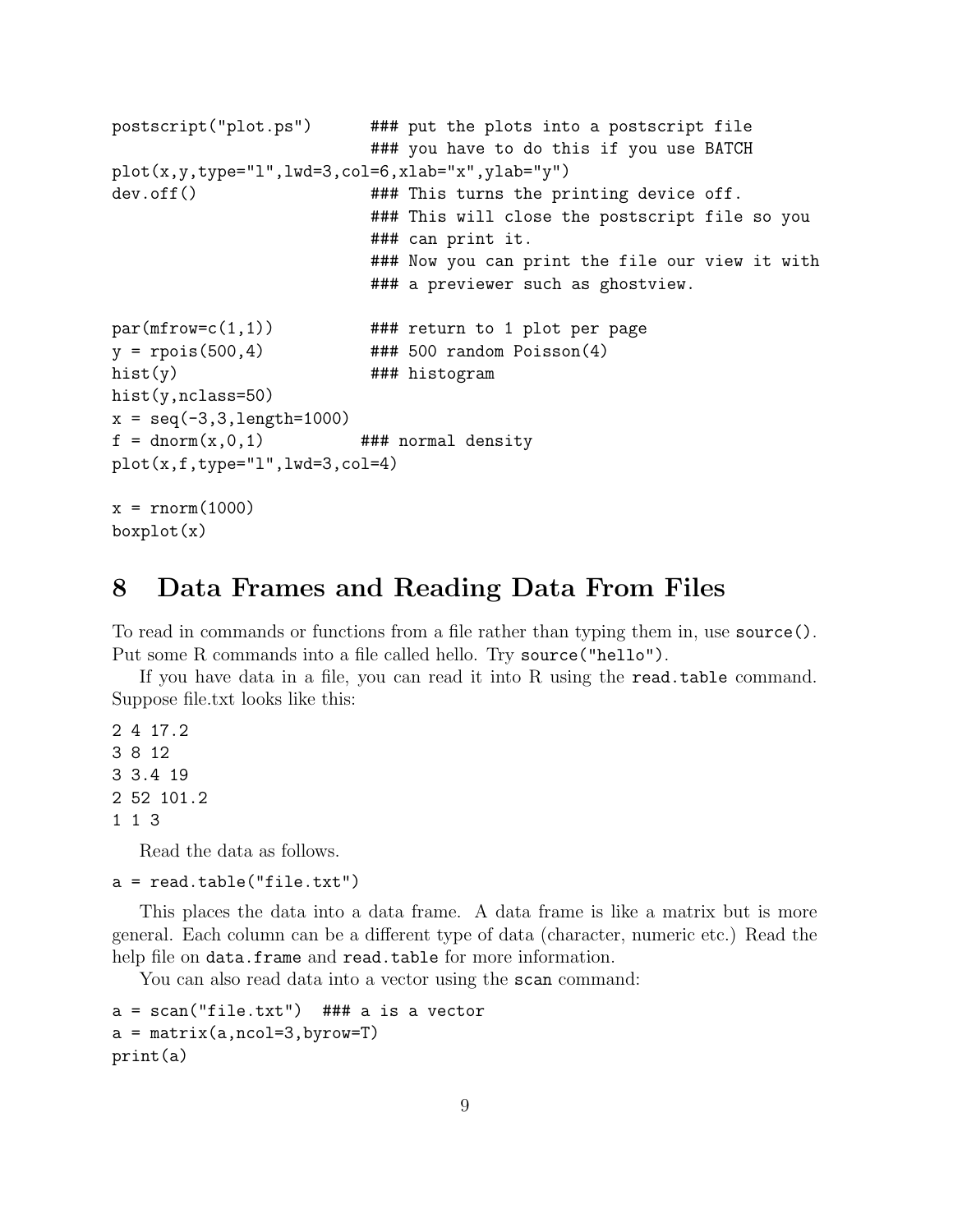## 9 Regression

Here is how to do linear regression in R. First, you should read the help files on the commands lm (linear models) and step (stepwise regression):

help(lm) help(step)

Suppose you have three vectors y, x1 and x2 and you want to fit the model:

$$
Y = \beta_0 + \beta_1 x_1 + \beta_2 x_2 + \epsilon
$$

```
x1 = seq(1, 10, length=25)x2 = runif(25,3,7)y = 4 + 2*x1 + 7*x2 + rnorm(25,0,1)mydata = data.frame(y=y, x1=x1, x2=x2)out = lm(y \text{ x1 + x2, data = mydata})names(out)
extractAIC(out)
s = summary(out)print(s)
names(s)
par(mfrow=c(2,2))plot(out,ask=F)
```
Another way to do linear regression is as follows:

 $X = \text{cbind}(x1, x2)$  $temp = lsfit(X,y)$ ls.print(temp) names(temp)

To do stepwise regression:

```
out = lm(y \sim x1 + x2, data = mydata)forward = step(out,direction="forward")
backward = step(out,direction="backward")
summary(forward)
summary(backward)
```
Here are some more regression examples.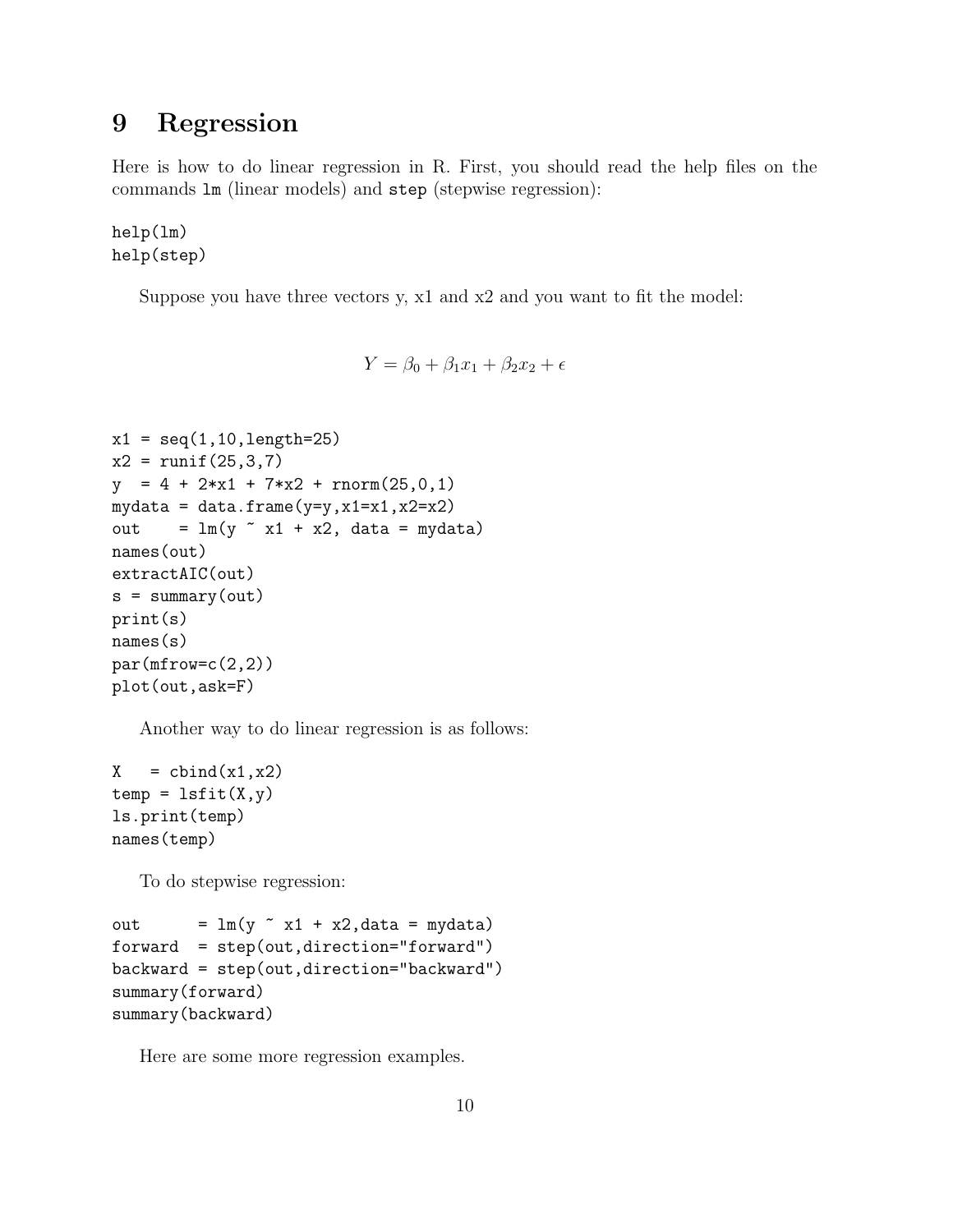```
### Cat example
### heartweight versus brainweight.
library(MASS) ### This is the library from Modern Applied
               ### Statistics in S (Venables and Ripley)
attach(cats)
names(cats)
summary(cats)
postscript("cat.ps",horizontal=F)
par(mfrow=c(2,2))boxplot(cats[,2:3])
plot(Bwt,Hwt)
out = lm(Hwt \tilde{ } Bwt, data = cats)
summary(out)
abline(out,lwd=3)
names(out)
r = out$residualsplot(Bwt,r,pch=19)
lines(Bwt,rep(0,length(Bwt)),lty=3,col=2,lwd=3)
qqnorm(r)
dev.off()
```
Now have a look at the file cats.ps.

```
### Rats example
postscript("rats.ps",horizontal=F)
par(mfrow=c(2,2))data = c(176, 6.5, .88, .42, )176,9.5,.88,.25,
     190,9.0,1.00,.56,
     176,8.9,.88,.23,
     200,7.2,1.00,.23,
     167,8.9,.83,.32,
     188,8.0,.94,.37,
     195,10.0,.98,.41,
     176,8.0,.88,.33,
     165,7.9,.84,.38,
     158,6.9,.80,.27,
     148,7.3,.74,.36,
     149,5.2,.75,.21,
     163,8.4,.81,.28,
     170,7.2,.85,.34,
     186,6.8,.94,.28,
```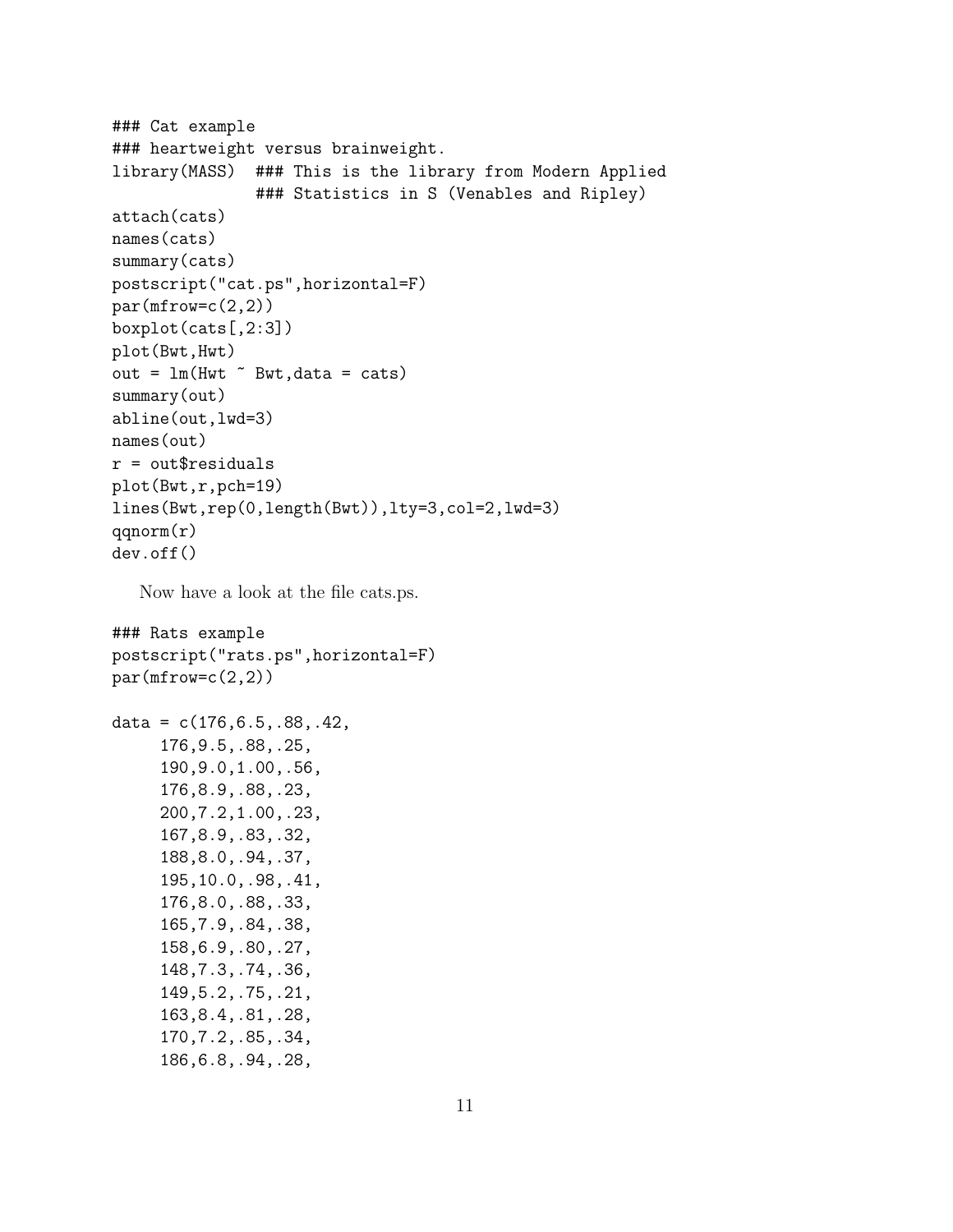```
146,7.3,.73,.30,
     181,9.0,.90,.37,
     149,6.4,.75,.46)
data = matrix(data,ncol=4,byrow=T)
bwt = data[, 1]1wt = data[, 2]dose = data[, 3]y = data[, 4]n = length(y)out = lm(y \sim bwt + lwt + dose)summary(out)
plot(out)
infl = lm.influence(out) ### influence statistics
hii = infl$hat
delta.beta = round(infl$coef,3)
st.res = infl$wt.res ### residuals
for(i in 1:3){
    plot(1:n,infl$coef[,i],pch=19,type="h")
    lines(1:n,rep(0,n),lty=3,col=2)
     }
plot(1:n,st.res,type="h")
lines(1:n,rep(0,n),lty=3,col=2)
print(data[3,])
par(mfrow=c(1,1))### remove third case
y = y[-3]bwt = bwt[-3]1wt = 1wt[-3]dose = dose[-3]out = lm(y \sim bwt + lwt + dose)summary(out)
dev.off()
```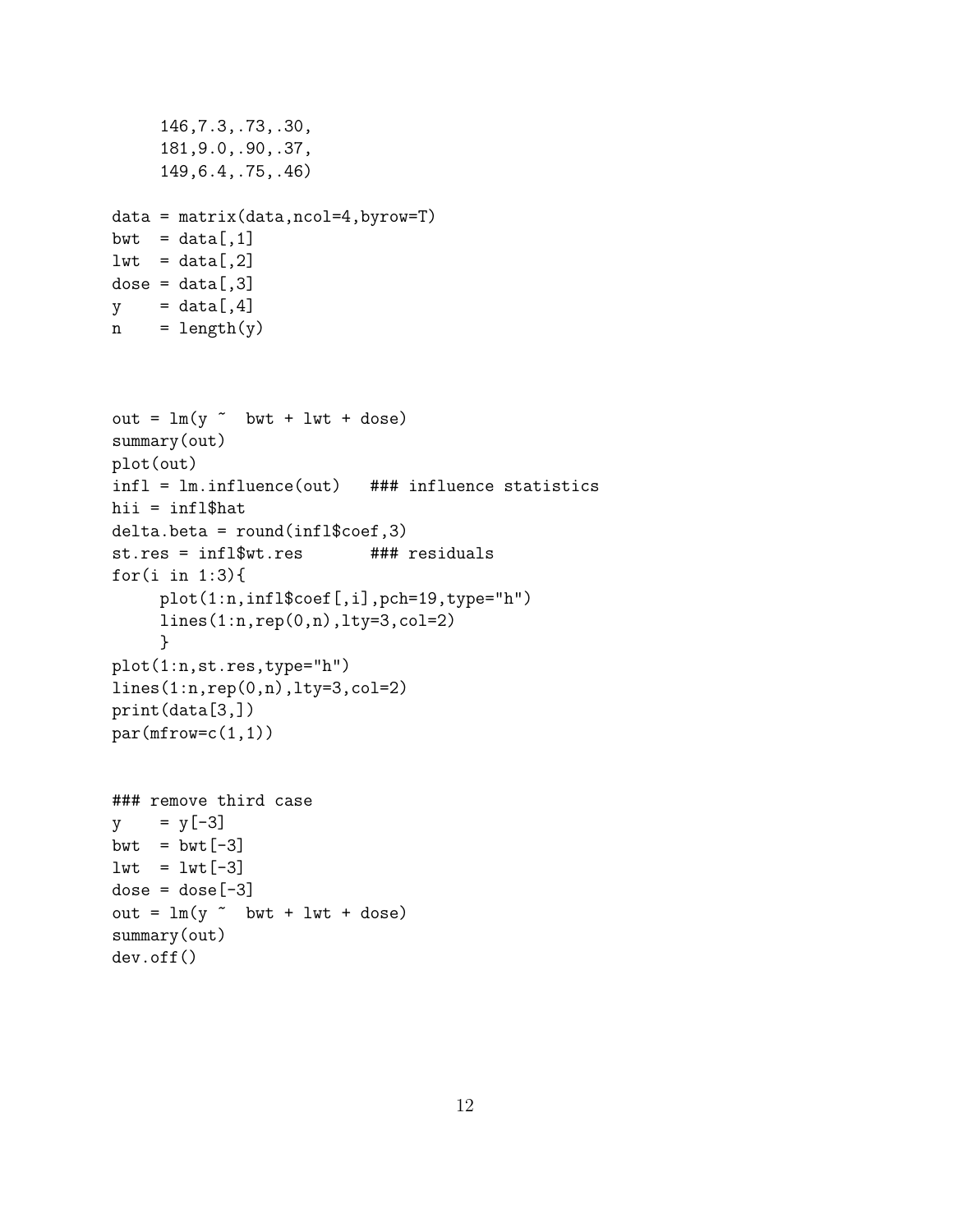## 10 C functions in R

In Unix and Linux, you can include a C function (or Fortran function) into R as follows (the procedure in Windows is a bit different):

**STEP** (1): Write a C program. Here is an example:

```
#include "stdio.h"
#include "math.h"
#include "stdlib.h"
#define PI 3.14159
#define NMAX 100
double add(double *x, double *y, long *nn, double *out)
{
     long n = *nn;int i;
     for(i=0; i \le n; i++) out[i] = x[i] + y[i];}
   Note 1: All arguments must be pointers.
```
Note 2: Any variable that is integer in R must be long in C.

STEP (2): compile it. Assuming the file is called add.c, the compilation is done as follows:

R CMD COMPILE add.c R CMD SHLIB add.o

STEP (3): Go into R and type:

```
dyn.load("add.so")
is.loaded("add")
```
STEP (4): Write an R function as follows: